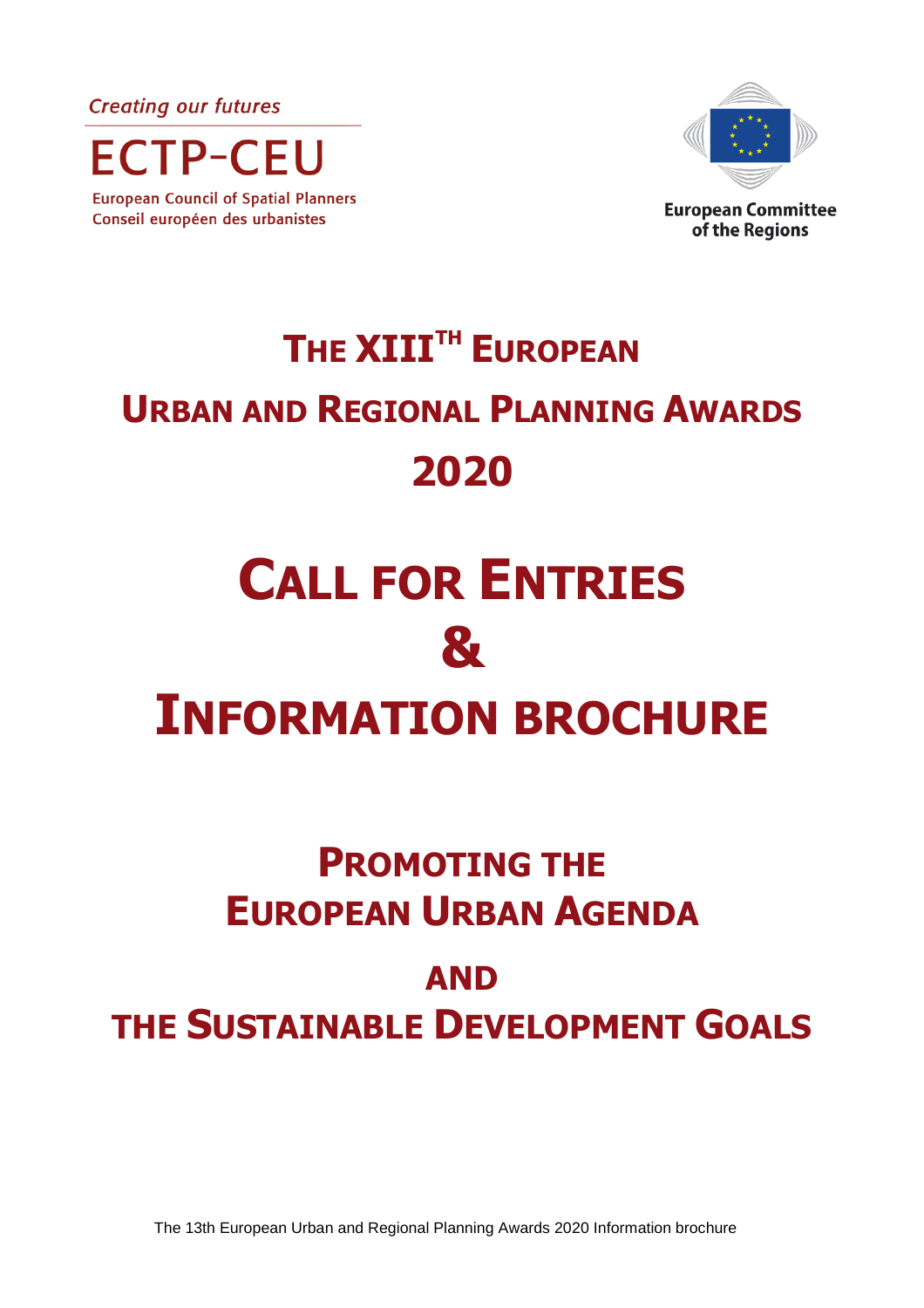#### **Introduction**

The European Urban and Regional Planning Awards, organized every two years by the ECTP-CEU since 1990, provide a common framework for planning practice and rewards examples of good planning all over Europe and allow the European Council of Spatial Planners to promote the concrete implementation of the Charter of European Planning approved in April 2013 in Barcelona.

This Charter provides a Vision for Europe's Cities and Regions for the XXI Century in the globalization context considering spatial planning as an essential approach to achieve cultural, social, environmental and economic cohesiveness.

Since 2010, these awards have been supported by and have been in collaboration with the Committee of the Regions of the European Union where the Awarded projects have been presented to the COTER (Commission for Territorial Cohesion Policy and EU Budget) assembly of local and regional elected members.

#### **Planning Awards 2020**

The European Urban and Regional Planning Awards, presented by the ECTP-CEU (European Council of Spatial Planners), give recognition to planning developments, strategies, schemes or urban design projects which make an outstanding contribution to the quality of life in urban and rural regions of Europe.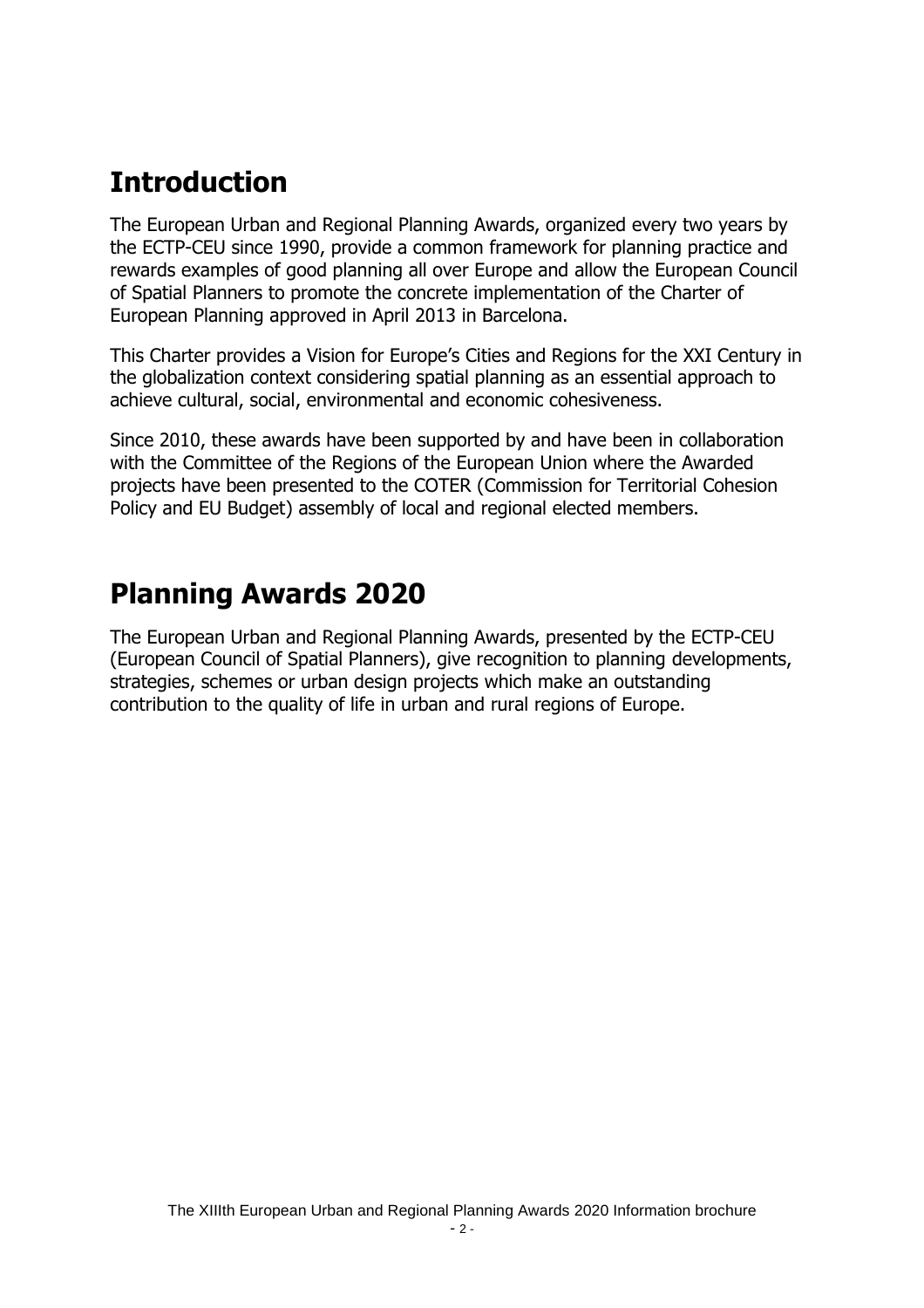#### **The aim of the Awards Scheme is to:**

• Demonstrate to the citizens, to public representatives and to the planning profession, successful and innovative planning projects and developments through which the quality of life of European citizens is enhanced and improved, socially, economically and environmentally.

• Illustrate the diversity and wide scope of planning activity today: in regeneration of urban and other areas, economics and leisure, transport and traffic management, as well as promoting social cohesion and enhancing cultural identity.

• Promote integrated approach of urban issues according to the Leipzig Charter and the European Urban Agenda objectives: Sustainable use of land and Nature-Based solutions, Climate adaptation (including green infrastructure solutions), Energy transition, Air quality, Urban mobility and Digital transition, Housing, Cultural Heritage, Security in Public Spaces, Urban poverty, Circular economy, Jobs and skills in the local economy and Inclusion of migrants and refugees.

• Promote objectives of the UN 2030 Agenda, particularly SDG 11, to make cities and human settlements inclusive, safe, resilient and sustainable.

• Demonstrate clearly the advantages of the participatory planning process, facilitated and enabled by professional planners, showing that co-operation between stakeholders, local authorities, development agencies and interested citizens can have a synergistic effect of benefit to all participants.

• Promote the views, ideas and Vision of the ECTP-CEU on the future of European cities and regions as expressed in the European Charter 2013 to create and enhance conditions favourable to the promotion of sustainable development.

• The scope of the awards embraces published plans and studies, projects involving community participation, and significant physical development, either at a transnational, national, trans-regional, regional or at a local scale.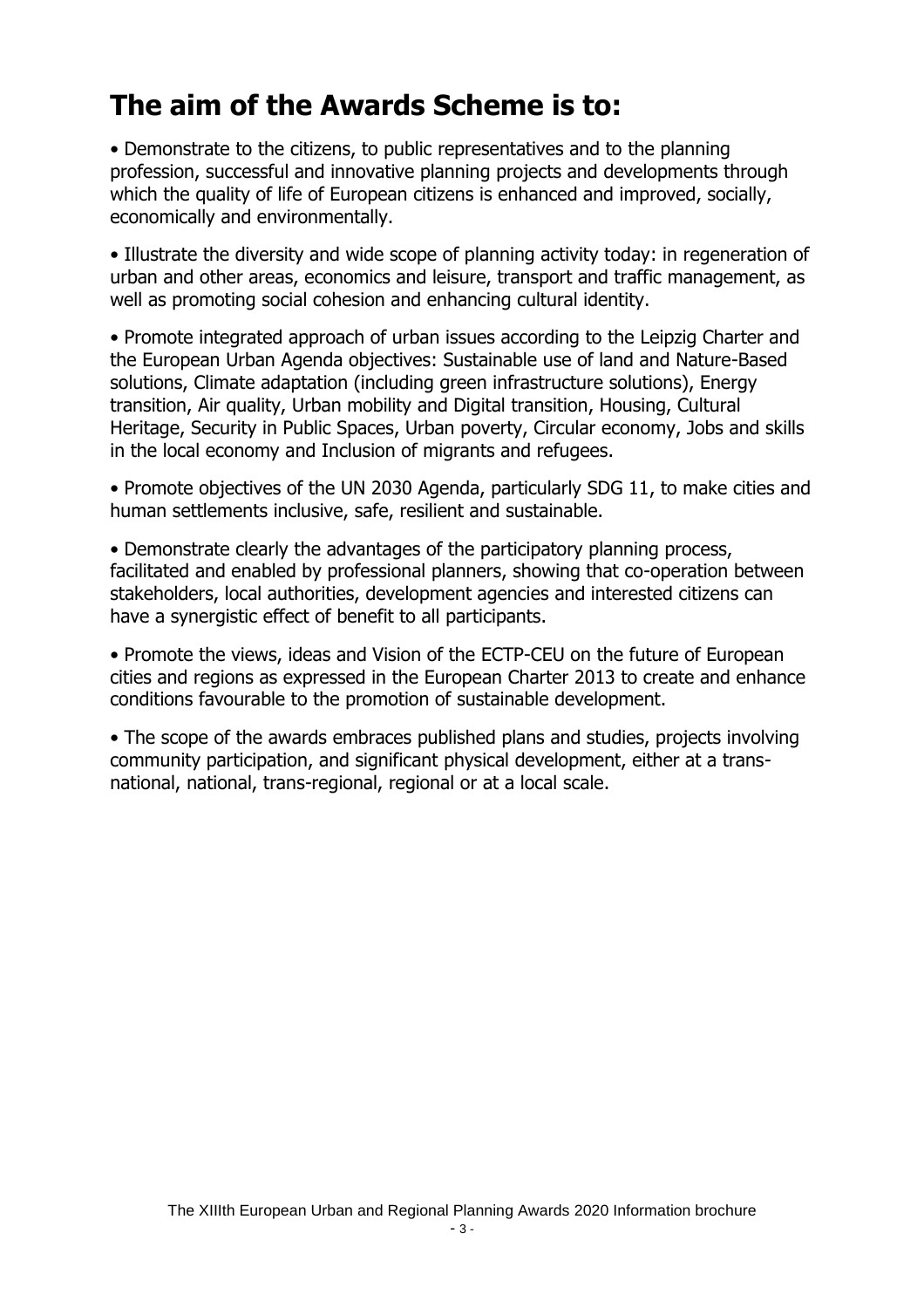#### **Assessment Criteria**

To evaluate the nominations, an independent jury representing the planning profession will be nominated by the ECTP-CEU and the Committee of the Regions. This panel will take into account one or several of the following criteria:

- Application of the principles of sustainable development, for the enhancement of the environment and any recognizable social and economic benefit resulting from the achievement in terms of human well-being, greater safety or greater efficiency;
- The originality and innovation of the achievement or approach;
- The quality of the professional work involved in design, in the development of planning concepts or in the application of planning techniques;
- The extent to which the scheme may serve as a reference for other work elsewhere or as a base for the development of further related schemes;
- The importance of integrative approaches to planning in order to deal with issues in a holistic manner;
- The degree to which already developed land is reused rather than consuming virgin greenfield sites for urban development;
- The positive results of its implementations;
- The role played by the planner as enabler or co-ordinator and the demonstration of the added value brought to the project through the involvement of young planners;
- Extensive co-operation with stakeholders and public authorities, and in some instances, the creation of a new format for consultation and decision making.

#### **Categories of the Awards**

The categories of the Awards are the following:

- Regional Planning
- Local Spatial Plan
- Urban project
- Urban Design

The jury may recognize a winner in each category but can extend the number of winning projects justifiably when projects of similar value concur.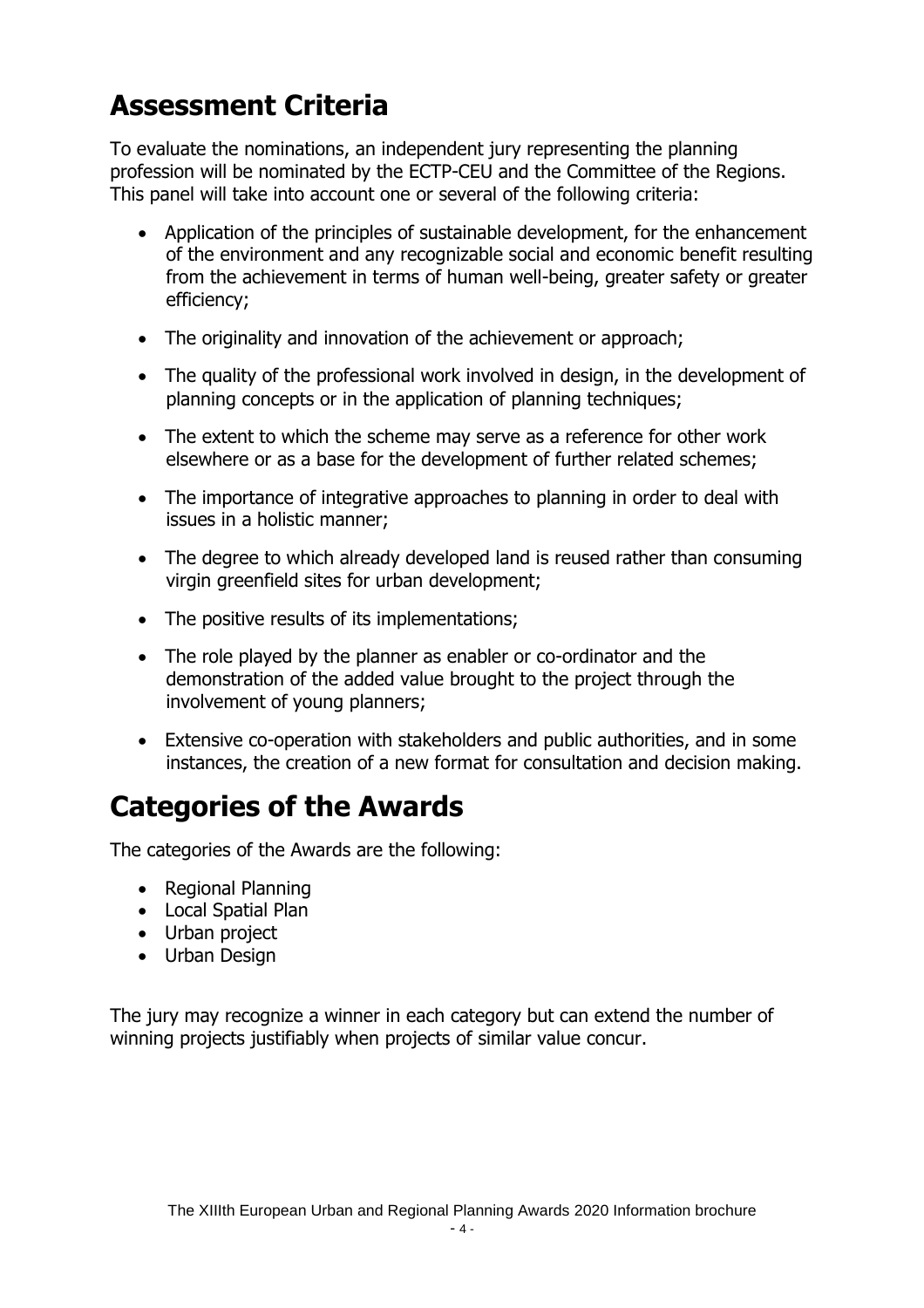### **Special Mention**

In the case of good examples in a particular theme, the jury may also decide to make a special mention.

#### **Selection Process**

All kind of entries related with the European Territory are welcome. Private as well as public institutions, companies, planning offices, or any combination of these can send in a project, design, realisation, policy or process.

There are two ways of entering the selection process: directly or through ECTP-CEU member organisations.

Both full and corresponding members of the ECTP-CEU are encouraged to nominate entries representing the best practices within their country. Any project can be proposed, including winners or runners up of national or regional award schemes or schemes which have undergone other forms of selection.

The way entries are proposed have a direct influence on the entry fee (see further section 'Entry fee').

ECTP-CEU recommends contacting the member associations (see [www.ectp-ceu.eu](http://www.ectp-ceu.eu/) website, "members").

#### **Deadline of reception of all entries: 01 June 2020**

Entries should be sent to the ECTP-CEU in electronic format: [secretariat@ectp-ceu.eu](mailto:secretariat@ectp-ceu.eu) See the specifications and requirements here below.

All entries will be examined between June and August 2020

No result will be communicated before the Awards Ceremony

#### **Jury**

The Jury will be chaired by Vincent Goodstadt, Honorary Professor at the University of Manchester, past President of the Royal Town Planning Institute (RTPI) and Président d'Honneur of the ECTP-CEU. A representative of the Committee of the Regions (CoR), a representative of the EU DG Regio and international Planners from the ECTP-CEU Network will join the jury.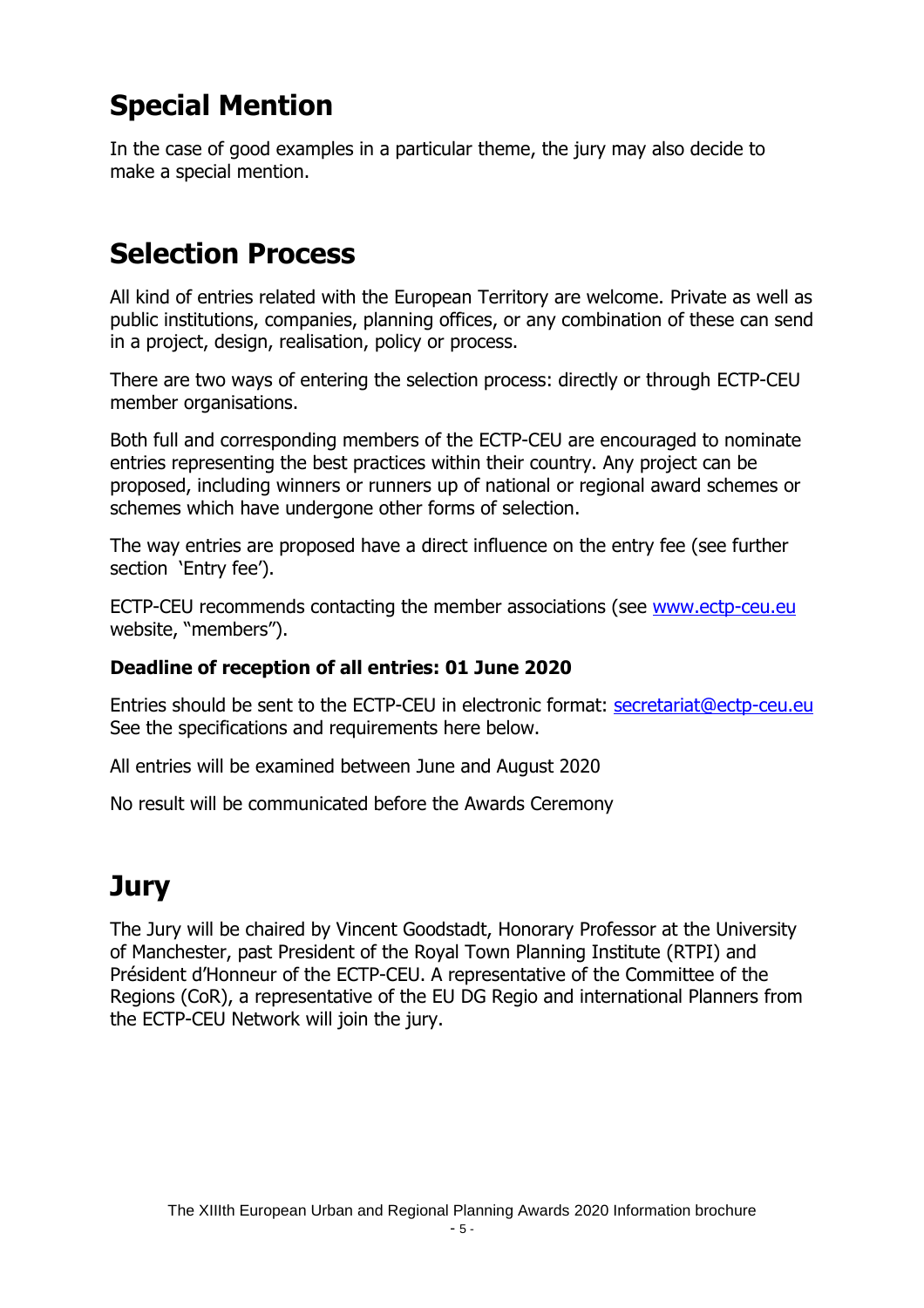#### **Entry Requirements**

Each entry should include:

1. A detailed written description of the entry in English **or** in French. The description must be no longer than four A4 pages including the title, tables and references. Please send this description in word or another editable format.

2. A high resolution version of two colour panels in 80 X 150 cm format (80cm wide, 150cm high), providing a clear explanation, detailed location and detailed illustrations in English. The high-resolution files are needed to print on rollups and serve for the jury and the exhibitions that will then be organized. The sent files must be:

- in jpg, tiff or pdf
- minimum 150 ppi, preferably 300 ppi.
- Be careful not to use too small text.
- 3. A summary CV (1 page max)

4. The bank evidence of the payment of the entry fees.

5. All material (electronic versions of the panels, the written descriptions, CV, bank evidence) should be placed in a downloadable zip file and the web address (url) provided at submission. Sending by 'wetransfer' is also accepted.

This online submission form is on the ECTP-CU website: [www.ectp-ceu.eu](http://www.ectp-ceu.eu/)

Receipt on the online submission form and the zip file with all elements completes the application.

#### **The Awards**

The European Council of Spatial Planners will present Certificates of Achievement to the winners. Awards will be given to those entries considered outstanding according to the assessment criteria.